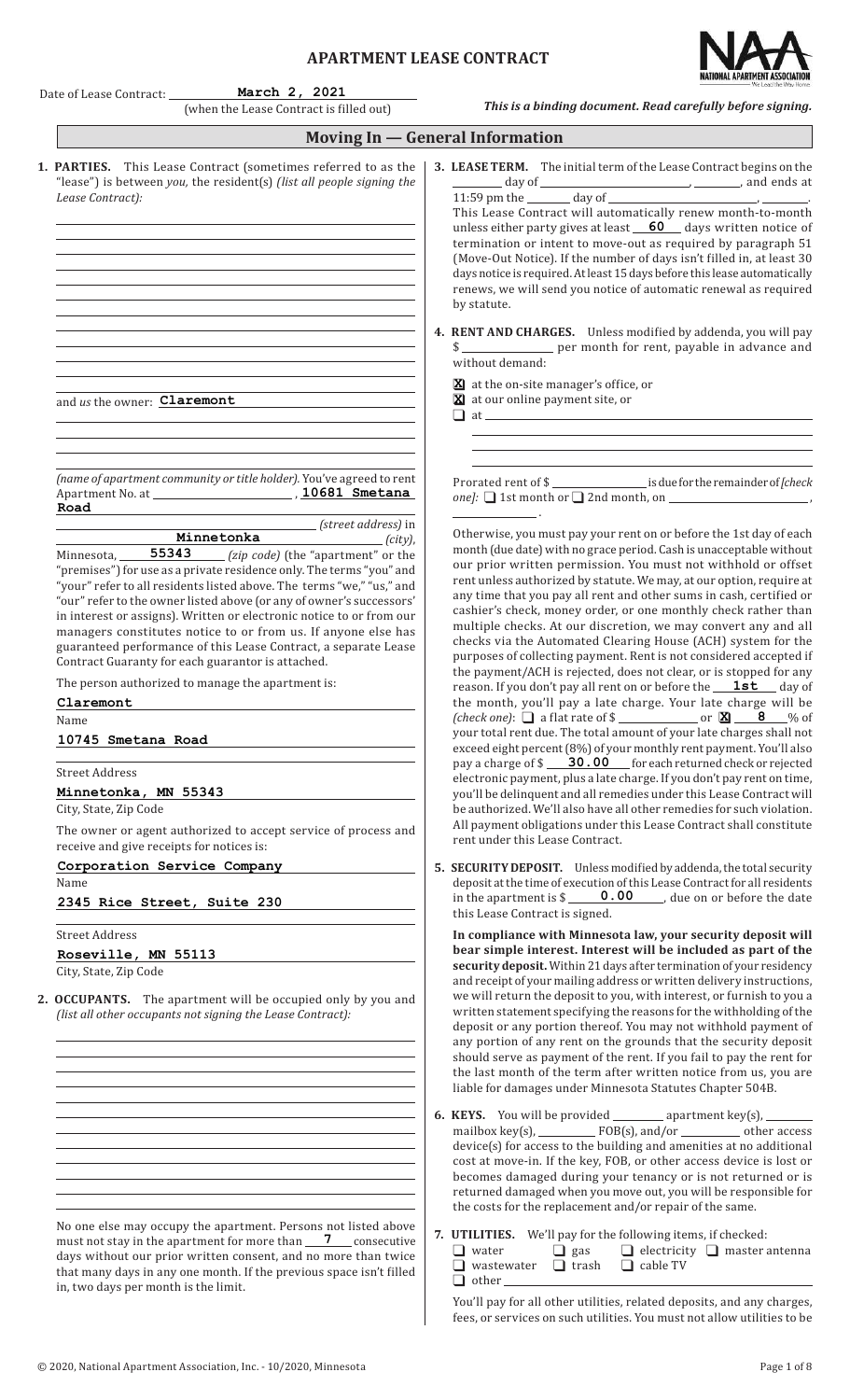disconnected—including disconnection for not paying your bills until the lease term or renewal period ends. Cable channels that are provided may be changed during the lease term ifthe change applies to all residents. Utilities may be used only for normal household purposes and must not be wasted. If your electricity is ever interrupted, you must use only battery-operated lighting. If any utilities are submetered for the apartment, or prorated by an allocation formula, we will attach an addendum to this Lease Contract in compliance with state agency rules or city ordinance. Pursuant to Minnesota Statute 504B.215 Subd. 2a. upon your request, we shall provide a copy of the actual utility bill for the community along with each apportioned utility bill.

**8. INSURANCE.** We do not maintain insurance to cover your personal property or personal injury. We are not responsible to any resident, guest, or occupant for damage or loss of personal property or personal injury from (including but not limited to) fire, smoke, rain, flood, water and pipe leaks, hail, ice, snow, lightning, wind, explosions, earthquake, interruption of utilities, theft, hurricane, negligence of other residents, occupants, or invited/uninvited guests or vandalism unless otherwise required by law.

In addition, we urge all residents, and particularly those residing in coastal areas, areas near rivers, and areas prone to flooding, to obtain flood insurance. Renter's insurance may not cover damage to your property due to flooding. A flood insurance resource which may be available includes the National Flood Insurance Program managed by the Federal Emergency Management Agency (FEMA).

We  $\boxtimes$  require  $\Box$  do not require you to get your own insurance for losses to your personal property or injuries due to theft, fire, water damage, pipe leaks and the like. If no box is checked, renter's insurance is not required.

Additionally, you are *[check one]* required to purchase personal **X** liability insurance  $\Box$  not required to purchase personal liability insurance. If no box is checked, personal liability insurance is not required. If required, failure to maintain personal liability insurance throughout your tenancy, including any renewal periods and/or lease extensions, is an incurable breach of this Lease Contract and may result in the termination of tenancy and eviction and/or any other remedies as provided by this Lease Contract or state law.

**9. LOCKS AND LATCHES.** Keyed lock(s) will be rekeyed after the prior resident moves out. The rekeying will be done before you move into your apartment.

You may at any time ask us to change or rekey locks or latches during the Lease Term. We must comply with those requests, but you must pay for them, unless otherwise provided by law.

**Payment for Rekeying, Repairs, Etc.** You must pay for all repairs or replacements arising from misuse or damage to devices by you or your occupants, or guests during your occupancy. You may be required to pay in advance if we notify you within a reasonable time after your request that you are more than 30 days delinquent in reimbursing us for repairing or replacing a device which was misused or damaged by you, your guest or an occupant; or if you have requested that we repair or change or rekey the same device during the 30 days preceding your request and we have complied with your request. Otherwise, you must pay immediately after the work is completed.

## **Special Provisions and "What If" Clauses**

**10.SPECIAL PROVISIONS.** The following special provisions and any addenda or written rules furnished to you at or before signing will become a part of this Lease Contract and will supersede any conflicting provisions of this printed lease form.

**See special provisions on the last page**

See any additional special provisions.

- **11.EARLY MOVE-OUT.** You'll be liable to us for a reletting charge of \$ *(not to exceed 100% of the highest monthly rent during the lease term)* if you:
	- (1) fail to give written move-out notice as required in paragraph 51 (Move-Out Notice); or
	- (2) move out without paying rent in full for the entire lease term or renewal period; or
	- (3) move out at our demand because of your default; or
	- (4) are judicially evicted.

*The reletting charge is not a cancellation fee and does not release you from your obligations under this Lease Contract.*

**Not a Release.** The reletting charge is not a lease cancellation fee or buyout fee. It is an agreed-to liquidated amount covering only part of our damages; that is, our time, effort, and expense in finding and processing a replacement. These damages are uncertain and difficult to ascertain—particularly those relating to inconvenience, paperwork, advertising, showing apartments, utilities for showing, checking prospects, office overhead, marketing costs, and locator-service fees. You agree that the reletting charge is a reasonable estimate of such damages and that the charge is due whether or not our reletting attempts succeed. If no amount is stipulated, you must pay our actual reletting costs so far as they can be determined. The reletting charge does not release you from continued liability for: future or past-due rent; charges for cleaning, repairing, repainting, or unreturned keys; or other sums due.

12. REIMBURSEMENT. You must promptly reimburse us for loss, damage, government fines, or cost of repairs or service in the apartment community due to a violation of the Lease Contract or rules, improper useornegligencebyyouoryourguestsoroccupants.**Unless the damage or wastewater stoppage is due to our negligence, we're not liable for—and you must pay for—repairs, replacement costs, and damage to the following that result from your or your invitees, guests, or occupants' negligence or intentional acts: (1) damage to doors, windows, or screens; (2) damage from windows or doors left open; and (3) damage from wastewater stoppages caused by improper**  **objects in lines exclusively serving your apartment.**Wemay require payment at any time, including advance payment of repairs for which you're liable. Delay in demanding sums you owe is not a waiver.

- **13.PROPERTY LEFT IN APARTMENT.** We may remove and/or store all property remaining in the apartment or in common areas (including any vehicles you or any occupant or guest owns or uses) if you are judicially evicted or if you surrender or abandon the apartment(seedefinitions inparagraph56(DepositReturn,Surrender, and Abandonment)). We will store and care for property removed under this section. We may sell or otherwise dispose of the property 28 days after you have abandoned the apartment, and we may apply the proceeds of such sale to the removal, care and storage costs and expenses according to state statute. You will be notified of the sale at least 14 days prior to the sale by written notice sent to your last known address by certified mail.
- **14.FAILING TO PAY FIRST MONTH'S RENT.** If you don't pay the first month's rent when or before the Lease Contract begins, all future rent will be automatically accelerated without notice and immediately due. We also may end your right of occupancy and recover damages, future rent, reletting charges, attorney's fees, court costs, and other lawful charges. Our rights and remedies under paragraphs 11 (Early Move-Out) and 34 (Default by Resident) apply to acceleration under this paragraph.
- **15.RENT INCREASES AND LEASE CONTRACT CHANGES.** No rent increases or Lease Contract changes are allowed before the initial Lease Contract term ends, except for changes allowed by any special provisions in paragraph 10 (Special Provisions), by a written addendum or amendment signed by you and us, or by reasonable changes of apartment rules allowed under paragraph 19 (Community Policies or Rules).If, atleast 5 days before the advance notice deadline referred to in paragraph 3 (Lease Term), we give you written notice of rent increases or lease changes effective when the lease term or renewal period ends, this Lease Contract will automatically continue month-to-month with the increased rent or lease changes. The new modified Lease Contract will begin on the date stated in the notice (without necessity of your signature) unless you give us written move- out notice under paragraph 51 (Move-Out Notice).
- **16.DELAY OF OCCUPANCY.** If occupancy is or will be delayed for construction, repairs, cleaning, or a previous resident's holding over, we're not responsible for the delay. The Lease Contract will remain in force subject to: (1) abatement of rent on a daily basis during delay; and (2) your right to terminate as set forth below. Termination notice must be in writing. After termination, you are entitled only to refund of deposit(s) and any rent paid. Rent abatement or lease termination does not apply if delay is for cleaning or repairs that don't prevent you from occupying the apartment.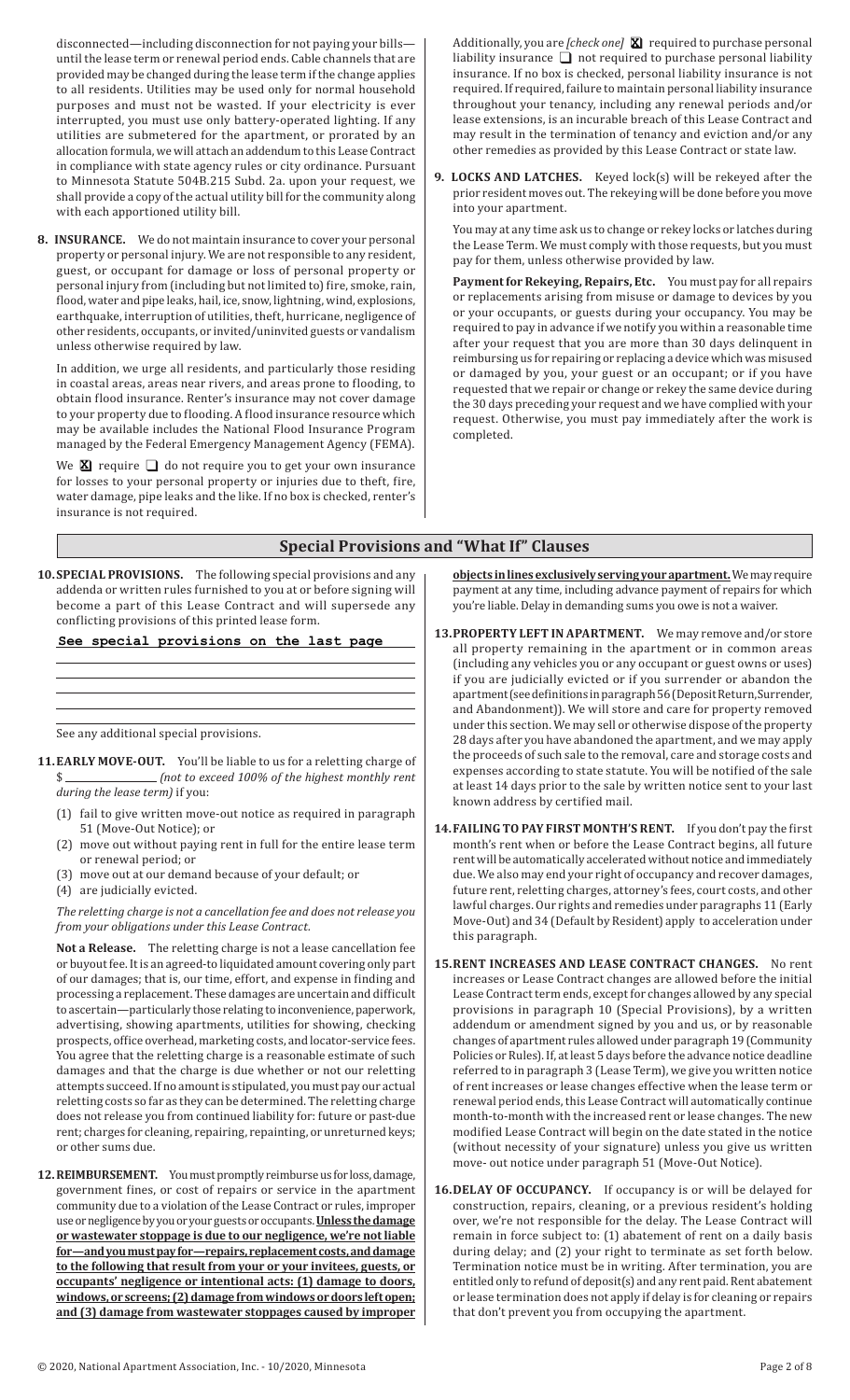If there is a delay and we haven't given notice of delay as set forth immediately below, you may terminate up to the date when the apartment is ready for occupancy, but not later.

- $(1)$  If we give written notice to any of you when or after the initial term as set forth in Paragraph 3 (Lease Term)—and the notice states that occupancy has been delayed because of construction or a previous resident's holding over, and that the apartment will be ready on a specific date—you may terminate your tenancy within 3 days of your receiving the notice, but not later.
- (2) If we give written notice to any of you before the initial term as set forth in Paragraph 3 (Lease Term) and the notice states that construction delay is expected and that the apartment will be ready for you to occupy on a specific date, you may terminate your tenancy within 7 days after any of you receives written notice, but not later. The readiness date is considered the new initial term as set forth in Paragraph 3 (Lease Term) for all purposes. This new date may not be moved to an earlier date unless we and you agree.

#### **17.AD VALOREM TAXES/FEES AND CHARGES - ADDITIONAL RENT.**

- Unless otherwise prohibited by law, if, during the term of this Agreement, any locality, city, state, or Federal Government imposes upon Us, any fee, charge, or tax, which is related to or charged by the number of occupants, or by the apartment unit itself, such that we are charged a fee, charge, or tax, based upon your use or occupancy of the apartment, we may add this charge as Additional Rent, during the term ofthe Lease Contract, with thirty (30) days advance written notice to you. After this written notice (the amount or approximate amount of the charge, will be included), you agree to pay, as Additional Rent, the amount of the charge, tax or fee imposed upon us, as a result of your occupancy. As examples, these charges can include, but are not limited to: any charges we receive for any zoning violation, sound, noise or litter charge; any charge under any nuisance or chronic nuisance type statute, 911 or other life safety, per person, or per unit charge or tax and any utility bill unpaid by you, which is then assessed to us for payment.
- **18.DISCLOSURE RIGHTS.** If someone requests information on you or your rental history for law-enforcement, governmental, or business purposes, we may provide it.

## **While You're Living in the Apartment**

- **19.COMMUNITY POLICIES OR RULES.** You and all guests and occupants must comply with any written apartment rules and community policies, including instructions for care of our property. Our rules are considered part of this Lease Contract. Upon advance notice and compliance with Minnesota law, we may make reasonable changes to the said written rules.
- **20.LIMITATIONS ON CONDUCT.** The apartment and other areas reserved for your private use must be kept clean and free of trash, garbage, and other debris. Trash must be disposed of at least weekly in appropriate receptacles in accordance with local ordinances. Passageways may be used only for entry or exit. You agree to keep all passageways and common areas free of obstructions such as trash, storage items, and all forms of personal property. No person shall ride or allow bikes, skateboards, or other similar objects in the passageways. Any swimming pools, saunas, spas, tanning beds, exercise rooms, storerooms, laundry rooms, and similar areas must be used with care in accordance with apartment rules and posted signs. Glass containers are prohibited in all common areas. You, your occupants, or guests may not anywhere in the apartment community: use candles or use kerosene lamps or kerosene heaters without our prior written approval; cook on balconies or outside; or solicit business or contributions. Conducting any kind of business (including child care services)in your apartment or in the apartment community is prohibited—exceptthat any lawful business conducted "at home" by computer, mail, or telephone is permissible if customers, clients, patients, or other business associates do not come to your apartment for business purposes. We may regulate: (1) the use of patios, balconies, and porches; (2) the conduct of furniture movers and delivery persons; and (3) recreational activities in common areas. You'll be liable to us for damage caused by you or any guests or occupants.

We may exclude from the apartment community guests or others who, in our judgment, have been violating the law, violating this Lease Contract or any apartment rules, or disturbing other residents, neighbors, visitors, or owner representatives. We may also exclude from any outside area or common area a person who refuses to show photo identification or refuses to identify himself or herself as a resident, occupant, or guest of a specific resident in the community.

You agree to notify us if you or any occupants are convicted of any felony, or misdemeanor involving a controlled substance, violence to another person or destruction of property. You also agree to notify us if you or any occupant registers as a sex offender in any state. Informing us of criminal convictions or sex offender registry does not waive our right to evict you.

- **21.PROHIBITED CONDUCT.** You, your occupants or guests, or the guests of any occupants, may not engage in the following activities: behaving in a loud or obnoxious manner; disturbing or threatening the rights, comfort, health, safety, or convenience of others (including our agents and employees) in or near the apartment community; disrupting our business operations; manufacturing, delivering, possessing with intent to deliver, or otherwise possessing a controlled substance or drug paraphernalia; engaging in or threatening violence; possessing a weapon prohibited by state law; discharging a firearm in the apartment community; displaying or possessing a gun, knife, or other weapon in the common area in a way that may alarm others; storing anything in closets having gas appliances; tampering with utilities or telecommunications; bringing hazardous materials into the apartment community; or injuring our reputation by making bad faith allegations against us to others.
- © 2020, National Apartment Association, Inc. 10/2020, Minnesota Page 3 of 8
- **22.PARKING.** We may regulate the time, manner, and place of parking cars, trucks, motorcycles, bicycles, boats, trailers, and recreational vehicles by anyone. We may have unauthorized or illegally parked vehicles towed under anappropriate statute.Avehicle is unauthorized or illegally parked in the apartment community if it:
	- (1) has a flat tire or other condition rendering it inoperable; or
	- (2) is on jacks, blocks or has wheel(s) missing; or
	- (3) has no current license plate or no current registration and/or inspection sticker; or
	- (4) takes up more than one parking space; or
	- (5) belongs to a resident or occupant who has surrendered or abandoned the apartment; or
	- (6) is parked in a marked handicap space without the legally required handicap insignia; or
	- (7) is parked in space marked for manager, staff, or guest at the office; or
	- (8) blocks another vehicle from exiting; or
	- (9) is parked in a fire lane or designated "no parking" area; or
	- (10) is parked in a space marked for other resident(s) or unit(s); or
	- (11) is parked on the grass, sidewalk, or patio; or
	- (12) blocks garbage trucks from access to a dumpster; or
	- (13) belongs to a resident and is parked in a visitor or retail parking space.
- **23.RELEASE OF RESIDENT.** Unless you're entitled to terminate your tenancy under paragraphs 10 (Special Provisions), 16 (Delay of Occupancy), 32 (Responsibilities of Owner), 44 (Right of Victims of DomesticAbuse to Terminate Tenancy), or 52 (Move-Out Procedures); or unless, upon your death, your personal representative gives statutory notice pursuant to paragraph 43 (Termination of Lease Upon Death of Resident), you or your heirs won't be released from this Lease Contract for any reason including, but not limited to, voluntary or involuntary school withdrawal or transfer, voluntary or involuntary job transfer, marriage, separation, divorce, reconciliation, loss of co-residents, loss of employment or bad health.
- **24.MILITARY PERSONNEL CLAUSE.** All parties to this Lease Contract agree to comply with any federal law, including, but not limited to the Service Member's Civil Relief Act, or any applicable state law(s), if you are seeking to terminate this Lease Contract and/or subsequent renewals and/or Lease Contract extensions under the rights granted by such laws.
- **25.RESIDENT SAFETY AND PROPERTY LOSS.** You and all occupants and guests must exercise due care for your own and others' safety and security, especially in the use of smoke detectors, carbon monoxide detectors, keyed deadbolt locks, keyless bolting devices, window latches, and access control devices.

**Smoke Detectors/Carbon Monoxide Detectors.** We'll furnish smoke detectors and carbon monoxide detectors only if required by statute, and we'll test them and provide working batteries when you first take possession. After that, you must test the smoke detectors and the carbon monoxide detectors on a regular basis, and pay for and replace batteries as needed, unless the law provides otherwise. We may replace dead or missing batteries at your expense, without prior notice to you. You must immediately report smoke-detector malfunctions to us. Neither you nor others may disable neither the smoke detectors nor the carbon monoxide detectors. If you damage or disable the smoke detector or carbon monoxide detector, or remove a battery without replacing it with a working battery, you may be liable to us under state statute for \$100 plus one month's rent, actual damages, and attorney's fees. If you disable or damage the smoke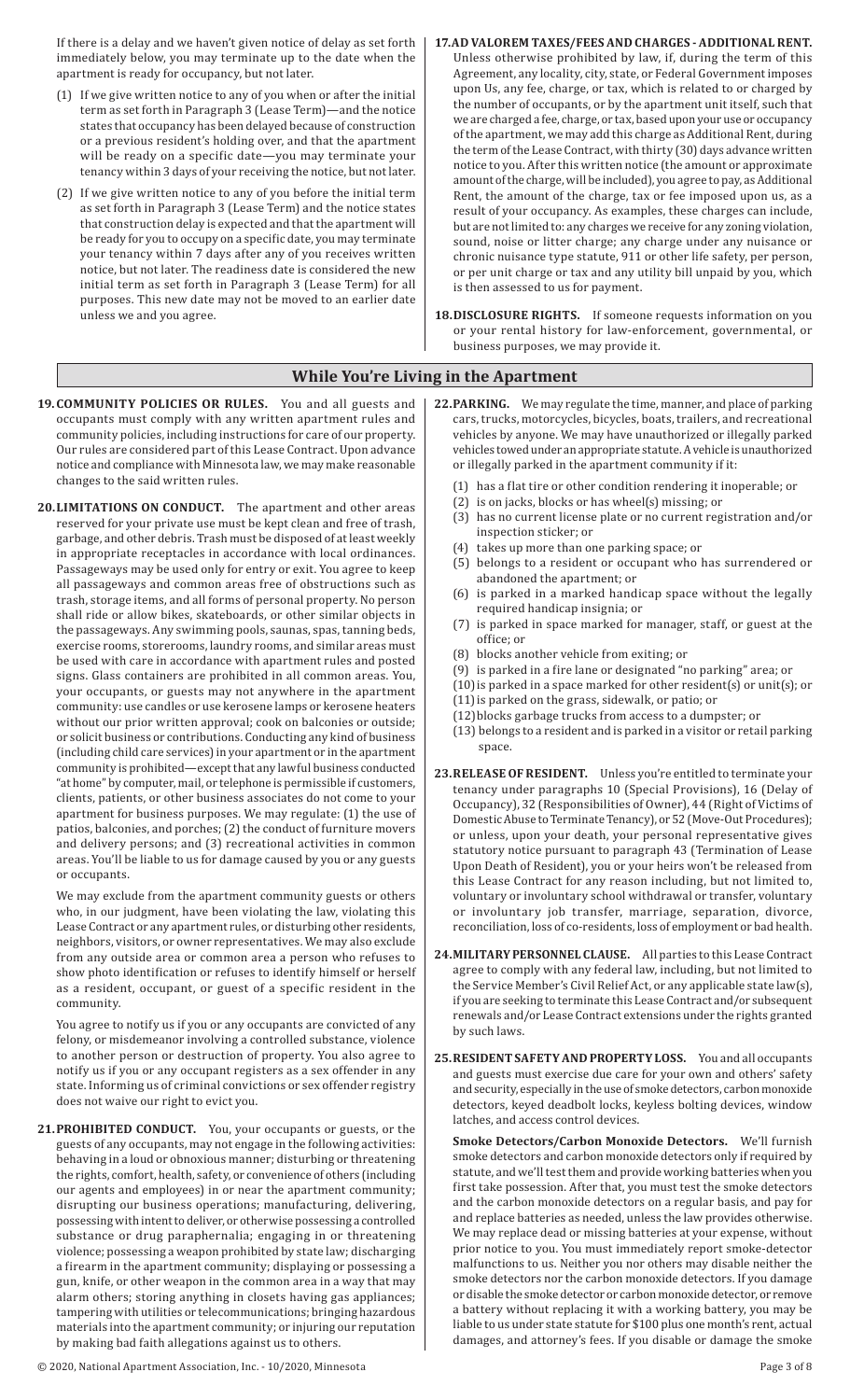detector or carbon monoxide detector, or fail to replace a dead battery or report malfunctions to us, you will be liable to us and others for any loss, damage, or fines from fire, smoke, or water.

**Casualty Loss.** We're not liable to any resident, guest, or occupant for personal injury or damage or loss of personal property from any cause, including but not limited to: fire, smoke, rain, flood, water and pipe leaks, hail, ice, snow, lightning,wind, explosions, earthquake, interruption of utilities, theft, or vandalism unless otherwise required by law. We have no duty to remove any ice, sleet, or snow but may remove any amount with or without notice. During freezing weather, you must ensure that the temperature in the apartment is sufficient to make sure that the pipes do not freeze (the appropriate temperature will depend upon weather conditions and the size and layout of your unit). Ifthe pipes freeze or any other damage is caused by your failure to properly maintain the heat in your apartment, you'll be liable for damage to our and other's property. If you ask our representatives to perform services not contemplated in this Lease Contract, you will indemnify us and hold us harmless from all liability for these services.

**Crime or Emergency.** Dial 911 or immediately call local medical emergency, fire, or police personnel in case of accident, fire, smoke, or suspected criminal activity, or other emergency involving imminent harm. You should then contact our representative. We're not obliged to furnish security personnel, security lighting, security gates or fences, or other forms of security. If we provide any access control devices or security measures upon the property, they are not a guarantee to prevent crime or to reduce the risk of crime on the property. You agree that no access control or security measures can eliminate all crime and that you will not rely upon any provided access control or security measures as a warranty or guarantee of any kind. We're not responsible for obtaining criminal-history checks on any residents, occupants, guests, or contractors in the apartment community. If you or any occupant or guest is affected by a crime, you must make a written report to our representative and to the appropriate local law-enforcement agency. You must also furnish us with the law-enforcement agency's incident report number upon request.

### **26.CONDITION OF THE APARTMENT AND ALTERATIONS.**

You accept the apartment, fixtures, and furniture as is, except for conditions materially affecting the health or safety of ordinary persons. We disclaim all implied warranties. You'll be given an Inventory and Condition form on or before move-in. You must note on the form all defects or damage and return it to our representative. Otherwise, everything will be considered to be in a clean, safe, and good working condition.

You must use customary diligence in maintaining the apartment and not damaging or littering the common areas. Unless authorized by statute or by us in writing, you must not perform any repairs, painting, wallpapering, carpeting, electrical changes, or otherwise alter our property.No holes or stickers are allowed inside or outside the apartment. But we'll permit a reasonable number of small nail holes for hanging pictures on sheetrock walls and in grooves of wood-paneled walls, unless our rules state otherwise. No water furniture, washing machines, additional phone or TV-cable outlets, alarm systems, or lock changes, additions, or rekeying is permitted unless statutorily allowed or we've consented in writing. You may install a satellite dish or antenna provided you sign our satellite dish or antenna lease addendum which complies with reasonable restrictions allowed by federal law. You agree not to alter, damage, or remove our property, including alarm systems, smoke detectors, furniture, telephone and cable TV wiring, screens, locks, and access control devices. When you move in, we'll supply light bulbs for fixtures we furnish, including exterior fixtures operated from inside the apartment; after that, you'll replace them at your expense with bulbs of the same type and wattage. Your improvements to the apartment (whether or not we consent) become ours unless we agree otherwise in writing.

**27.REQUESTS, REPAIRS, AND MALFUNCTIONS.** IF YOU OR ANY OCCUPANT NEEDS TO SEND A NOTICE OR REQUEST-FOR EXAMPLE, FOR REPAIRS, INSTALLATIONS, SERVICES, OR SECURITY RELATED MATTERS—IT MUST BE SUBMITTED THROUGH EITHER THE ONLINE RESIDENT/MAINTENANCE PORTAL, OR SIGNED AND IN WRITING AND DELIVERED TO OUR DESIGNATED REPRESENTATIVE (except in case of fire, smoke, gas, explosion, overflowing sewage, uncontrollable running water, electrical shorts, or crime in progress). Our written notes on your oral request do not constitute a written request from you.

Our complying with or responding to any oral request regarding security or non-security matters doesn't waive the strict requirement for written notices under this Lease Contract. You must promptly notify us in writing of: water leaks; electrical problems; malfunctioning lights; broken or missing locks or latches; and other conditions that pose a hazard to property, health, or safety. We may change or install utility lines or equipment serving the apartment ifthe work is done reasonably without substantially increasing your utility costs. We may turn off equipment and interrupt utilities as needed to avoid property damage or to perform work. If utilities malfunction or are damaged by fire, water, or similar cause, you must notify our representative immediately. Air conditioning problems are not emergencies. If air conditioning or other equipment malfunctions, you must notify our representative as soon as possible on a business day. We'll act with customary diligence to make repairs and reconnections. Rent will not abate in whole or in part.

If we believe that fire or catastrophic damage is substantial, or that performance of needed repairs poses a danger to you, we may terminate your tenancy within a reasonable time by giving you written notice. If your tenancy is so terminated, we'll refund prorated rent and all deposits, less lawful deductions.

**28.ANIMALS.** Unless otherwise provided under federal, state, or local law, no animals (including mammals, reptiles, birds, fish, rodents, and insects) are allowed, even temporarily, anywhere in the apartment or apartment Community unless we've so authorized in writing. You must remove an illegal or unauthorized animal within 24 hours of notice from us, or you will be considered in default of this Lease Contract. If we allow an animal as a pet, you must execute a separate animal addendum which may require additional deposits, rents, fees or other charges. We will authorize an assistance animal for a disabled person. When allowed by applicable laws, before we authorize an assistance animal, if the disability is not readily apparent, we may require a written statement from a qualified professional verifying the disability-related need for the assistance animal. If we authorize an assistance animal, we may require you to execute a separate animal and/or assistance animal addendum. Animal deposits, additional rents, fees or other charges will not be required for an assistance animal needed due to disability, including an emotional support or service animal, as authorized under federal, state, or local law. You must not feed stray or wild animals.

If you or any guest or occupant violates animal restrictions (with or without your knowledge), you'll be subject to charges, damages, eviction, and other remedies provided in this Lease Contract. If an animal has been in the apartment at any time during your term of occupancy (with or without our consent), we'll charge you for defleaing, deodorizing, and shampooing. Initial and daily animalviolation charges and animal-removal charges are liquidated damages for our time, inconvenience, and overhead (except for attorney's fees and litigation costs we're allowed to recover under state statute) in enforcing animal restrictions and rules. We may remove an unauthorized animal by following the procedures of paragraph 34 (Default by Resident). If an animal has been abandoned we may keep or kennel the animal or turn it over to a humane society or local authority. When keeping or kenneling an animal, we won't be liable for loss, harm, sickness, or death of the animal unless due to our negligence. We'll return the animal to you upon request if it has not already been turned over to a humane society or local authority. You must pay for the animal's reasonable care and kenneling charges. We have no lien on the animal for any purpose.

If you are handicapped or disabled under Minnesota law, you may be permitted under certain circumstances, to have pets allowed by state law, provided you are willing to pay the additional damage deposit described above.

- **29.WHEN WE MAY ENTER.** We have the right to enter the apartment for reasonable business purposes after making a good faith effort to give you reasonable notice under the circumstances of our intent to enter. We may enter the apartment without prior notice if we reasonably suspect that:
	- (1) immediate entry is necessary to prevent injury to persons or property because of conditions relating to maintenance, building security, or law enforcement;
	- (2) immediate entry is necessary to determine your safety; or
	- (3) immediate entry is necessary in order to comply with local ordinances regarding unlawful activity occurring within the apartment. We must disclose the date, time and purpose of the emergency entry in writing, and such writing must be left in a conspicuous place.

For purposes of this paragraph, "reasonable business purposes" includes, without limitation:

- (1) showing the unit to prospective residential tenants during the notice period before your tenancy terminates or after you have given notice to move to us or our agent;
- (2) showing the apartment to a prospective buyer or to an insurance representative;
- (3) performing maintenance work;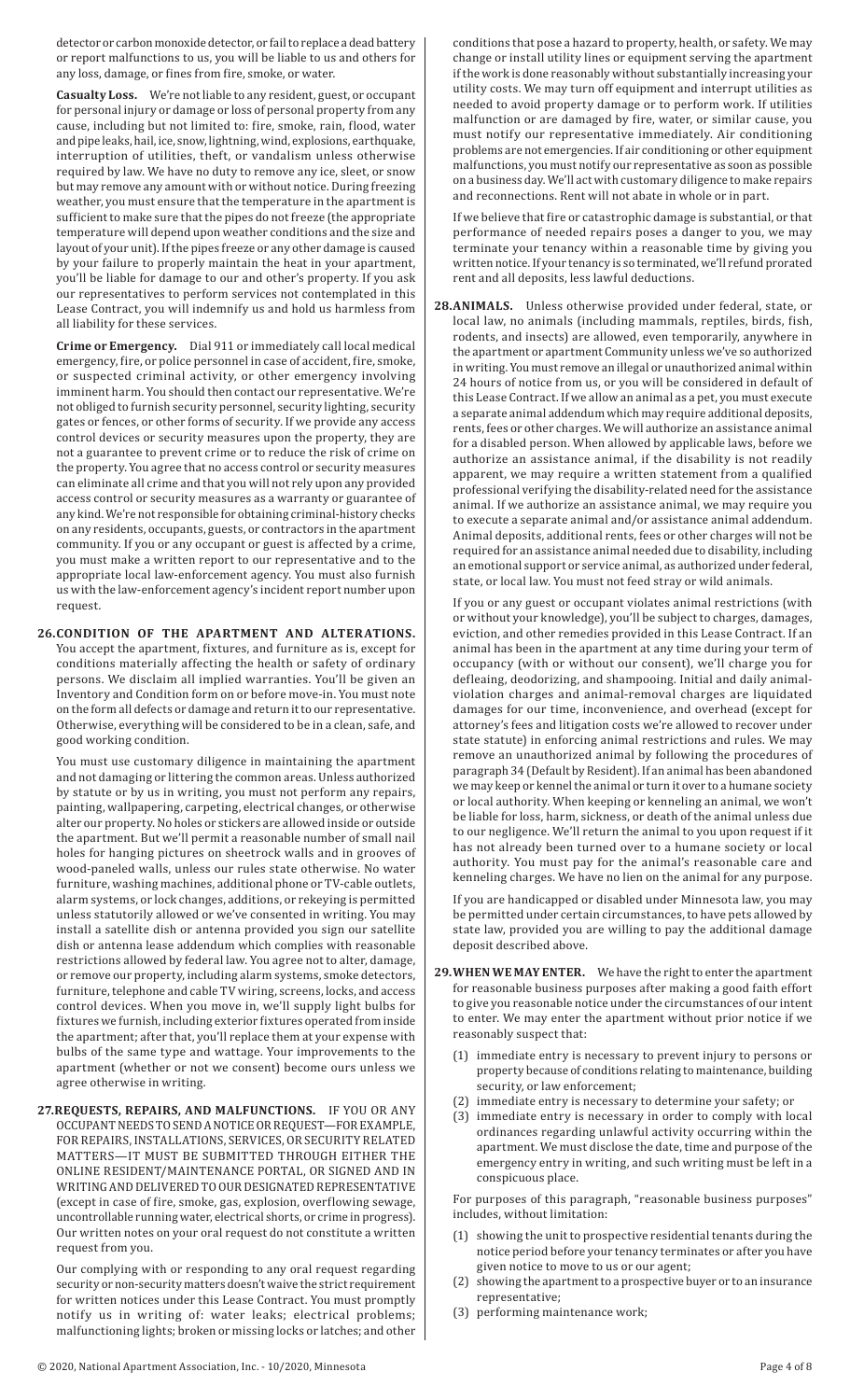- (4) allowing inspections by state, county, or city officials charged in the enforcement of health, housing, building, fire prevention, or housing maintenance codes;
- (5) you are causing a disturbance within the apartment;
- (6) we have a reasonable belief that you are violating the Lease Contract within the apartment;
- (7) prearranged housekeeping work in senior housing where 80 percent or more of the residential tenants are age 55 or older;
- (8) we have a reasonable belief that the apartment is being occupied by an individual without a legal right to occupy it; or
- (9) you have vacated the apartment.

**30.JOINT AND SEVERAL RESPONSIBILITY.** Each resident is jointly and severally liable for all lease obligations. If you or any guest or occupant violates the Lease Contract or rules, all residents are considered to have violated the Lease Contract. Our requests and notices (including sale notices) to any resident constitute notice to all residents and occupants. Notices and requests from any resident or occupant (including notices of lease termination, repair requests, and entry permissions) constitute notice from all residents. In eviction suits, each resident is considered the agent of all other residents in the apartment for service of process. Security deposit refunds and deduction itemizations of multiple residents will comply with paragraph 56 (Deposit Return, Surrender, and Abandonment).

## **Replacements**

- **31.REPLACEMENTS AND SUBLETTING.** Replacing a resident, subletting, assignment, or granting a right or license to occupy is allowed only when we expressly consent in writing. If departing or remaining residents find a replacement resident acceptable to us before moving out and we expressly consent, in writing, to the replacement, subletting, assignment, or granting a right or any license to occupy, then:
	- (1) a reletting charge will not be due;
	- (2) a reasonable administrative (paperwork) and/or transfer fee will be due, and a rekeying fee will be due if rekeying is requested or required; and
	- (3) the departing and remaining residents will remain liable for all lease obligations for the rest of the original lease term.

**Procedures for Replacement.** If we approve a replacement resident, then, at our option: (1) the replacement resident must sign this Lease Contract with or without an increase in the total security deposit; *or* (2) the remaining and replacement residents must sign an entirely new Lease Contract.Unless we agree otherwise in writing, your security deposit will automatically transfer to the replacement resident as of the date we approve. The departing resident will no longer have a right to occupancy or a security deposit refund, but will remain liable for the remainder of the original lease term unless we agree otherwise in writing—even if a new Lease Contract is signed.

## **Responsibilities of Owner and Resident**

- **32.RESPONSIBILITIES OF OWNER.** Pursuant to state law, we covenant:
	- (a) that the apartment and all common areas are fit for the use intended by you and us;
	- (b) to keep the apartment in reasonable repair during the term of this Lease Contract, except when the disrepair has been caused by the willful, malicious, or irresponsible conduct of you or of a person under your direction or control; and
	- (c) to maintain the apartment in compliance with the applicable health and safety laws of the State of Minnesota, including the weatherstripping, caulking, storm window, and storm door energy efficiency standards for renter-occupied residences prescribed Minnesota Statutes, Section 216C.27, subdivisions 1 and 3, and ofthe local units of government where the apartment is located during the term of this Lease Contract, except when violation of the health and safety laws has been caused by the willful, malicious, or irresponsible conduct of you or of a person under your direction or control.

If we violate any of the above, you may terminate your tenancy and exercise other remedies under state statute only as follows:

- you must make a written request for repair or remedy of the condition, and all rent must be current at the time;
- (b) after receiving the request, we have a reasonable time to repair, considering the nature of the problem and the reasonable availability of materials, labor, and utilities;
- (c) if we haven't diligently tried to repair within a reasonable time, you must then give us written notice of intent to terminate your tenancy unless the repair is made within 7 days; and
- (d) if repair hasn't been made within 7 days, you may terminate your tenancy and exercise other statutory remedies. Security deposits and prorated rent will be refunded as required by law.

#### **33.RESPONSIBILITIES OF RESIDENT.** You covenant that you shall:

- (a) not allow damage nor commit waste to the apartment or surrounding property;
- (b) not allow waste of any utilities or services provided by us;
- (c) make no alterations or additions to all or any part of the apartment;
- (d) remove no fixtures from the apartment;
- (e) not paint or wallpaper any part of the apartment without our prior written consent;
- (f) keep the apartment in good, clean and sanitary condition;
- $(g)$  not unreasonably disturb the peace and quiet of others:
- (h) not interfere, nor allow your guest or those under your direction or control to interfere, with the management of the apartment;
- (i) use the apartment only as a private residence and not for any commercial or business purpose;
- not use the apartment in any way that is unlawful, illegal, or dangerous;
- $(k)$  not use the apartment in any way that would cause a cancellation, restriction or increase in premium of our insurance;
- not use or store in or near the apartment any inflammable or explosive substances in an unsafe manner;
- (m) notify us in writing of any repairs to be made to the apartment; (n) recycle or dispose of all trash in the outside containers provided for those purposes;
- (o) provide us with your phone number within two (2) days after phone service is started or the phone number is changed; and
- (p) promptly notify us of any conditions that might cause damage to the apartment or waste utilities or services provided by us.

## **34.DEFAULT BY RESIDENT.**

**Eviction.** If you default, we may end your right of occupancy by bringing an action of unlawful detainer in accordance with Minnesota Statutes, Chapter 504B, to remove you and all property from the apartment, without prejudice to any other legal rights which we may assert under the terms and provisions hereof. Termination of your possession rights or subsequent reletting doesn't release you from liability for future rent or other Lease Contract obligations.

Upon any default by you, we may accelerate the rentthat will become due for the remainder of the term of this Lease Contract.

**Lease Renewal When A Breach or Default Has Occurred.** In the event that you enter into a subsequent Lease prior to the expiration of this Lease and you breach or otherwise commit a default under this Lease, We may, at our sole and absolute discretion, terminate the subsequent Lease, even if the subsequent Lease term has yet to commence. We may terminate said subsequent Lease by sending you written notice of our desire to terminate said subsequent Lease.

**Remedies Cumulative.** Any remedies set forth herein shall be cumulative, in addition to, and notin limitation of, any other remedies available to Landlord under any applicable law.

## **General Clauses**

**35.ENTIRE AGREEMENT.** Neither we nor any of our representatives have made any oral promises, representations, or agreements. This Lease Contract is the entire agreement between you and us.

#### **36.NO AUTHORITY TO AMEND UNLESS IN WRITING.**

Our representatives (including management personnel, employees, and agents) have no authority to waive, amend, or terminate your tenancy, unless in writing, and no authority to make promises, representations, or agreements that impose security duties or other obligations on us or our representatives unless in writing.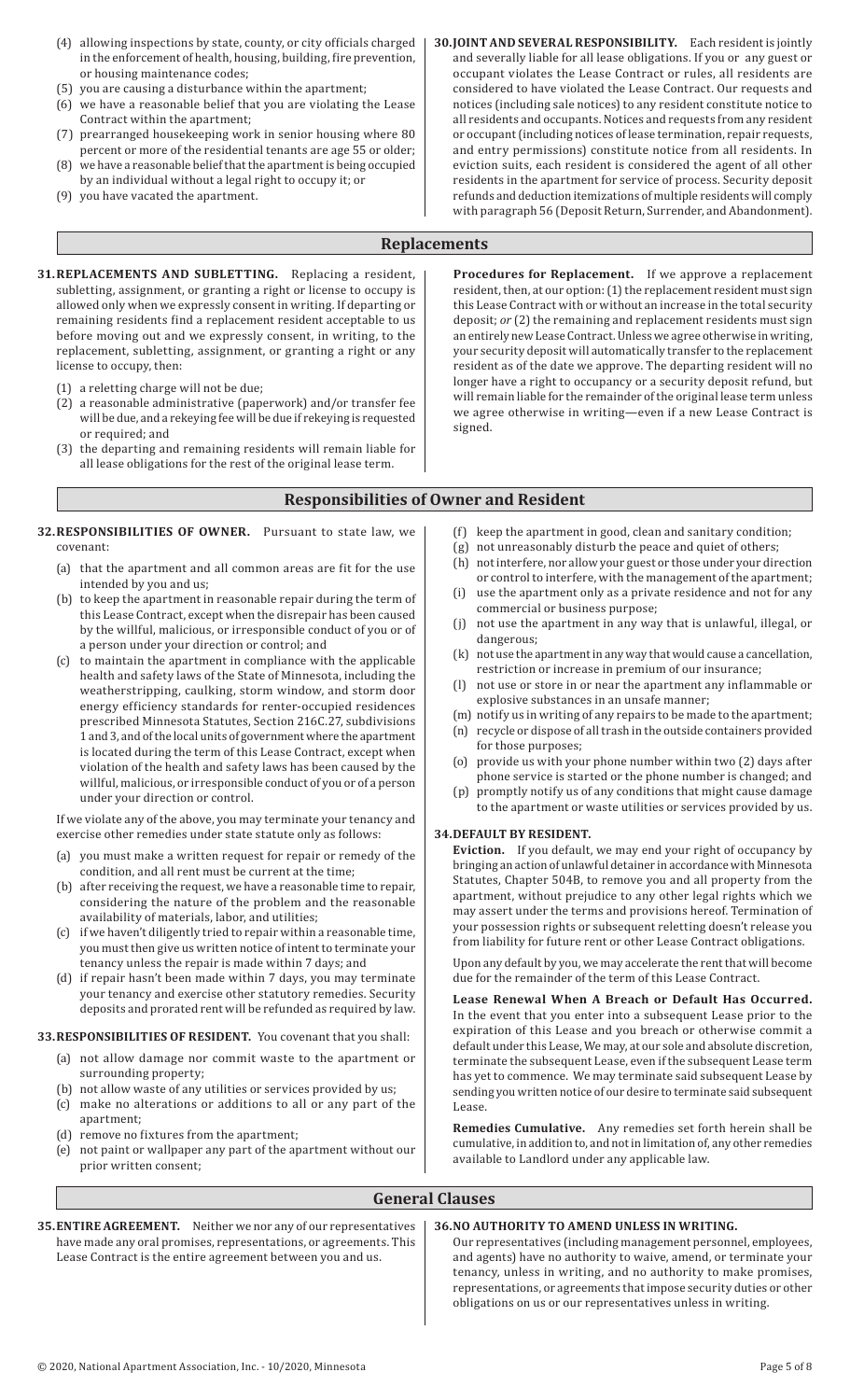- **37.NO WAIVER**. No action or omission of our representative will be considered a waiver of any subsequent violation, default, or time or place of performance. Our not enforcing or belatedly enforcing written-notice requirements, rental due dates, acceleration, liens, or other rights isn't a waiver under any circumstances.
- **38.NOTICE.** Except when notice or demand is required by statute, you waive any notice and demand for performance from us if you default. Written notice to or from our managers constitutes notice to or from us. Any person giving a notice under this Lease Contract should retain a copy of the memo, letter or fax that was given. Fax signatures are binding. All notices must be signed.

#### **39.MISCELLANEOUS.**

- A. Time is of the essence in this Lease Contract.
- B. Exercising one remedy won't constitute an election or waiver of there remedies.
- C. Unless prohibited by law or the respective insurance policies, insurance subrogation is waived by all parties.
- D. All remedies are cumulative.
- E No employee, agent, or management company is personally liable for any of our contractual, statutory, or other obligations merelyby virtue of acting on our behalf.
- F. This Lease Contract binds subsequent owners.
- G. Neither an invalid clause nor the omission of initials on any page invalidates this Lease Contract.
- H. All provisions regarding our non-liability and non-duty apply to our employees, agents, and management companies.
- I. This Lease Contract is subordinate or superior to existing and future recorded mortgages, at lender's option.
- J. All lease obligations must be performed in the county where the apartment is located.
- K. All discretionary rights reserved for us within this Lease Contract or any accompanying addenda are at our sole and absolute discretion.
- **40.OBLIGATION TO VACATE.** If we provide you with a notice to vacate, or if you provide us with a written notice to vacate or intent to move-out in accordance with paragraph 3 (Lease Terms), and we accept such written notice, then you are required to vacate the Premises and remove all of your personal property therefrom at the expiration of the Lease term without further notice or demand from us.
- **41.CONTACTING YOU.** By signing this lease, you are agreeing that we, our representative(s) or agent(s) may contact you. You agree that we may contact you using any contact information relating to your lease including any number (i) you have provided to us (ii) from which you called us, or (iii) which we obtained and through which we reasonably believe we can reach you. You agree we may use any means to contact you. This may include calls made to your cellular telephone using an automatic telephone dialing system, artificial or prerecorded voice messages, text messages, mail, e-mail, and calls to your phone or Voice over Internet Protocol(VoIP) service, or any other data or voice transmission technology. You agree to promptly notify us if you change any contactinformation you provide to us. You are responsible for any service provider charges as a result of us contacting you.
- **42.FORCE MAJEURE.** If we are prevented from completing performances of any obligations hereunder by an act of God, strikes, epidemics, war, acts of terrorism, riots, flood, fire, hurricane, tornado, sabotage, or other occurrence which is beyond the control of the parties, then we shall be excused from any further performance of obligations and undertakings hereunder, to the full extent allowed under applicable law.

Furthermore, if such an event damages the property to materially affect its habitability by some or all residents, we reserve the right to vacate any and all leases and you agree to excuse us from any further performance of obligations and undertakings hereunder, to the full extent allowed under applicable law.

**43.TERMINATION OF LEASE UPON DEATH OF RESIDENT.** Either you or us may terminate your tenancy prior to its expiration date in the manner noted below, upon your death or, if there is more than one resident, upon the death of all residents under this Lease Contract. Either us or your personal representative may terminate your tenancy upon at least two (2) months' written notice, to be effective on the last day of a calendar month, and hand delivered or mailed by postage prepaid, first class United States mail, to the address of the other party. We may comply with the notice requirement of this subdivision by delivering or mailing the notice to the apartment formerly occupied by you. The termination of the Lease Contract under this section shall not relieve your estate from liability either for the payment of rent or other sums owed prior to or during the notice period, or for the payment of amounts necessary to restore the apartment to their condition at the commencement of the tenancy, ordinary wear and tear excepted.

#### **44.RIGHT OF VICTIMS OF DOMESTIC ABUSE TO TERMINATE TENANCY.** Pursuant to Minn. Statute § 504B.206, any tenant of a residential lease who is a victim of domestic abuse and fears imminent domestic abuse, such resident or the resident's minor children, if the resident's minor children remain in the leased premises, may terminate your tenancy without penalty or liability as provided in the statute. In order to exercise this right, you must provide advance written notice to us as provided in the statute. If you terminate your tenancy pursuant to this provision, you are responsible for the rent payment for the full month in which your tenancy terminates. The tenant shall forfeit the right to claim return of any portion of the security deposit and the tenant shall be relieved of any other contractual obligation for payment of rent or any other charges for the remaining term of the lease pursuant to state law. Except as provided in this Lease Contract, the tenancy shall continue with respect to any remaining tenants who wish to continue residing in the leased premises.

- **45.NOTICE REQUIRED BY MINNESOTA STATUTES, SECTION 504B.305.** A seizure under Minnesota Statutes, Section 609.5317, subdivision 1, for which there is not a defense under Minnesota Statutes, Section 609.5317, subdivision 3, constitutes unlawful detention by you.
- **46.NOTICE REQUIRED BY MINNESOTA STATUTES, SECTIONS 504B.181, SUBD. 2(B).** A copy ofthe Minnesota Attorney General's Office informational booklet on the landlord and tenant laws of Minnesota, which is required by Minnesota Statutes, Section 504B.275, is available from the Minnesota Attorney General's Office to you upon request.
- **47.NOTICE OF PROHIBITION AGAINST UNLAWFUL ACTIVITIES.** You and us shall not unlawfully allow controlled substances on or about the apartment. The apartment shall not be used by you or persons under your control to manufacture, sell, give away, barter, deliver, exchange, distribute or possess with intent to sell, give away, barter, deliver, exchange or distribute a controlled substance in violation of any local, state or federal law. You and us shall not allow prostitution or prostitution-related activity as defined in Minn. Stat. Section 617.80, subd. 4, to occur on or about the apartment. You and us shall not allow the unlawful use or possession of a firearm in violation of Minn. Stat. Section 609.66, subd. 1a, Section 609.67, or Section 624.713 on or about the apartment. You and us shall not allow stolen property or property obtained by robbery to occur on or about the apartment.
- **48.WAIVER OF JURY TRIAL.** To minimize legal expenses and, to the extent allowed by law, you and we agree that a trial of any lawsuit based on statute, common law, and/or related to this Lease Contract shall be to a judge and not a jury.
- **49.PAYMENTS.** Payment of all sums is an independent covenant. At our option and without notice, we may apply money received (other than sale proceeds under paragraph 13 (Property Leftin Apartment) or utility payments subject to governmental regulations) first to any of your unpaid obligations, then to current rent—regardless of notations on checks or money orders and regardless of when the obligations arose. All sums other than rent are due upon our demand. After the due date, we do not have to accept the rent or any other payments.
- **50.ASSOCIATION MEMBERSHIP.** We represent that either: (1) we or; (2) the management company that represents us, is at the time of signing this Lease Contract or a renewal of this Lease Contract, a member of both the National Apartment Association and any affiliated state and local apartment (multi-housing) associations for the area where the apartment is located.

## **When Moving Out**

**51.MOVE-OUT NOTICE.** Before moving out, either at the end of the lease term, any extension of the lease term, or prior to the end of the lease term, you must give our representative advance written notice of your intention to vacate as required by paragraph 3 (Lease Terms). If you move out prior to the end ofthe lease term, your notice does not act as a release of liability for the full term of the Lease Contract. You will still be liable for the entire Lease Contract term if you move out early (see Release of Resident) except if you are able to terminate your tenancy under the statutory rights explained under Relet; paragraph 11 (Early Move-Out), or paragraph 23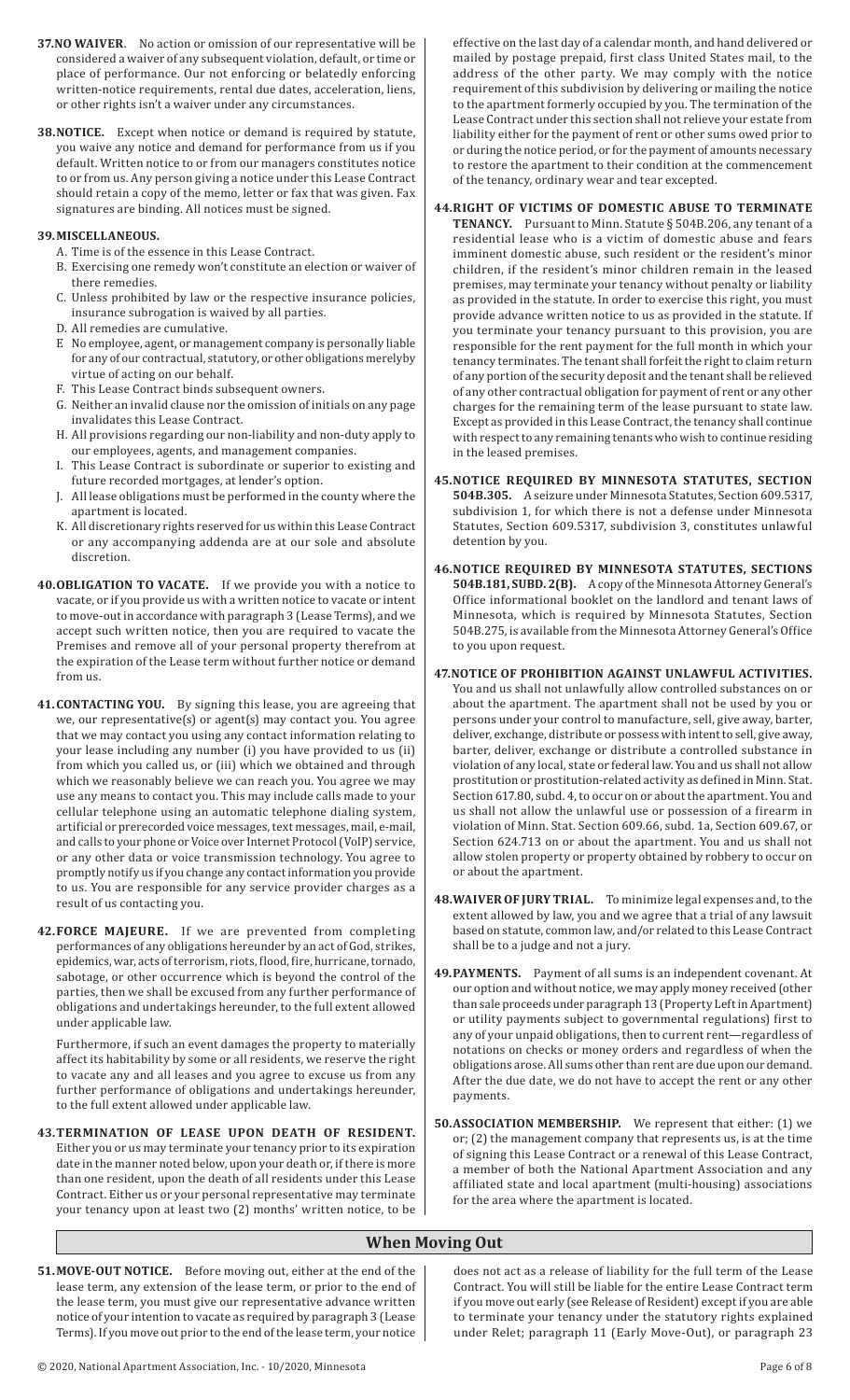(Release of Resident), or any other applicable laws. All notices to vacate must be in writing and must provide the date by which you intend to vacate. If the notice does not comply with the time requirements of paragraph 3 (Lease Terms), even if you move by the last date in the lease term, you will be responsible for an additional month's rent. If you fail to vacate by the date set forth in your notice, you will automatically and immediately become a holdover tenant pursuant to state law, and we will have all remedies available under this Lease Contract and state law.

- **52.MOVE-OUT PROCEDURES.** The move-out date can't be changed unless we and you both agree in writing. You won't move out before the lease term or renewal period ends unless all rent for the entire lease term or renewal period is paid in full. Early move-out may result in reletting charges and acceleration of future rent under paragraphs 11 (Early Move-Out) and 34 (Default by Resident). You're prohibited by law from applying any security deposit to rent. You won't stay beyond the date you are supposed to move out. All residents, guests, and occupants must vacate the apartment before the 30-day period for deposit refund begins. You must give us and the U.S. Postal Service, in writing, each resident's forwarding address.
- **53.CLEANING.** You must thoroughly clean the apartment, including doors, windows, furniture, bathrooms, kitchen appliances, patios, balconies, garages, carports, and storage rooms. You must follow move-out cleaning instructions if they have been provided. If you don't clean adequately, you'll be liable for reasonable cleaning charges.
- **54.MOVE-OUT INSPECTION.** You should meet with our representative for a move-out inspection. Our representative has no authority to bind or limit us regarding deductions for repairs, damages, or charges. Any statements or estimates by us or our representative are subject to our correction, modification, or disapproval before final refunding or accounting.
- **55.SECURITY DEPOSIT DEDUCTIONS AND OTHER CHARGES.** You'll be liable for the following charges, if applicable: unpaid rent; unpaid utilities; unreimbursed service charges; repairs or damages caused by negligence, carelessness, accident, or abuse, including stickers, scratches, tears, burns, stains, or unapproved holes; replacement cost of our property that was in or attached to the apartment and is missing; replacing dead or missing smoke-detector batteries; utilities for repairs or cleaning; trips to let in company representatives to remove your telephone or TV cable services or rental items (if you so request or have moved out); trips to open the apartment when you or any guest or occupant is missing a key; unreturned keys; missing or burned-out light bulbs; removing or rekeying unauthorized access control devices or alarm systems; agreed reletting charges; packing, removing, or storing property removed or stored under paragraph 13 (Property Leftin Apartment);

removing illegally parked vehicles; special trips for trash removal caused by parked vehicles blocking dumpsters; false security-alarm charges unless due to our negligence; animal-related charges under paragraphs 4 (Rent and Charges) and 28 (Animals); government fees or fines against us for violation (by you, your occupants, or guests) of local ordinances relating to smoke detectors, false alarms, recycling, or other matters; late-payment and returned-check charges; a charge (not to exceed \$100) for owner/manager's time and inconvenience in our lawful removal of an animal or in any valid eviction proceeding against you, plus attorney's fees, court costs, and filing fees actually paid; and other sums due under this Lease Contract.

You'll be liable to us for: (1) charges for replacing all keys and access devices referenced in paragraph 6 (Keys) if you fail to return them on or before your actual move-out date; (2) accelerated rent if you have violated paragraph 34 (Default by Resident); and (3) a reletting fee if you have violated paragraph 11 (Early Move-Out).

### **56.DEPOSIT RETURN, SURRENDER, AND ABANDONMENT.**

**Deposit Return and Forwarding Address.** You are required to provide us written notice of your forwarding address, on or before termination of this Lease Contract. We'll mail you, to the forwarding address you provide, your security deposit refund (less lawful deductions) and an itemized accounting of any deductions no later than 30 days after surrender or abandonment, unless statutes provide otherwise.

**Surrender.** You have surrendered the apartment when: (1) the move-out date has passed and no one is living in the apartment in our reasonable judgment; or (2) all apartment keys and access devices listed in paragraph 6 (Keys) have been turned in where rent is paid—whichever date occurs first.

**Abandonment.** You have abandoned the apartment when all of the following have occurred: (1) everyone appears to have moved out in our reasonable judgment;(2) clothes, furniture, and personal belongings have been substantially removed in our reasonable judgment; (3) you've been in default for non-payment of rent for 5 consecutive days, or water, gas, or electric service for the apartment not connected in our name has been terminated; and (4) you've not responded for 2 days to our notice left on the inside of the main entry door, stating that we consider the apartment abandoned. An apartment is also "abandoned" 10 days after the death of a sole resident. 

Surrender, abandonment, and judicial eviction ends your right of possession for all purposes and gives us the immediate right to: clean up, make repairs in, and relet the apartment; determine any security deposit deductions; and remove property left in the apartment. Surrender, abandonment, and judicial eviction affect your rights to property left in the apartment (paragraph 13 - Property Left in the Apartment).

# **Severability, Originals and Attachments, and Signatures**

- **57.SEVERABILITY.** If any provision of this Lease Contract is invalid | or unenforceable under applicable law, such provision shall be ineffective to the extent of such invalidity or unenforceability only without invalidating or otherwise affecting the remainder of this Lease Contract. The court shall interpret the lease and provisions herein in a manner such as to uphold the valid portions of this Lease Contract while preserving the intent of the parties.
- **58.ORIGINALS AND ATTACHMENTS.** This Lease Contract has been executed in multiple originals, with original signatures. We will provide you with a copy ofthe Lease Contract. Your copy ofthe Lease Contract may be in paper format, in an electronic format at your request, or sent via e-mail if we have communicated by e-mail about this Lease. Our rules and community policies, if any, will be attached to the Lease Contract and provided to you at signing. When an Inventory and Condition form is completed, you should retain a copy, and we should retain a copy. Any addenda or amendments you sign as a part of executing this Lease Contract are binding and hereby incorporated into and made part of the Lease Contract between you and us. This lease is the entire agreement between you and us. You acknowledge that you are NOT relying on any oral representations. A copy or scan of this Lease Contract and related addenda, amendments, and agreements may be used for any purpose and shall be treated as an original.

**You are legally bound by this document. Read it carefully before signing.**

| Date form is filled out (same as on top of page 1) |  |  |
|----------------------------------------------------|--|--|
|----------------------------------------------------|--|--|

|          | 03/02/2021                                                          |
|----------|---------------------------------------------------------------------|
|          | <b>Resident or Residents</b> (all sign below)                       |
|          |                                                                     |
|          |                                                                     |
|          |                                                                     |
|          |                                                                     |
|          |                                                                     |
|          | <b>Owner or Owner's Representative</b> (signing on behalf of owner) |
|          | Address and phone number of owner's representative for notice       |
| purposes | 2345 Rice Street, Suite 230                                         |
|          | Roseville, MN 55113                                                 |
|          | $(952)$ 936-9727                                                    |